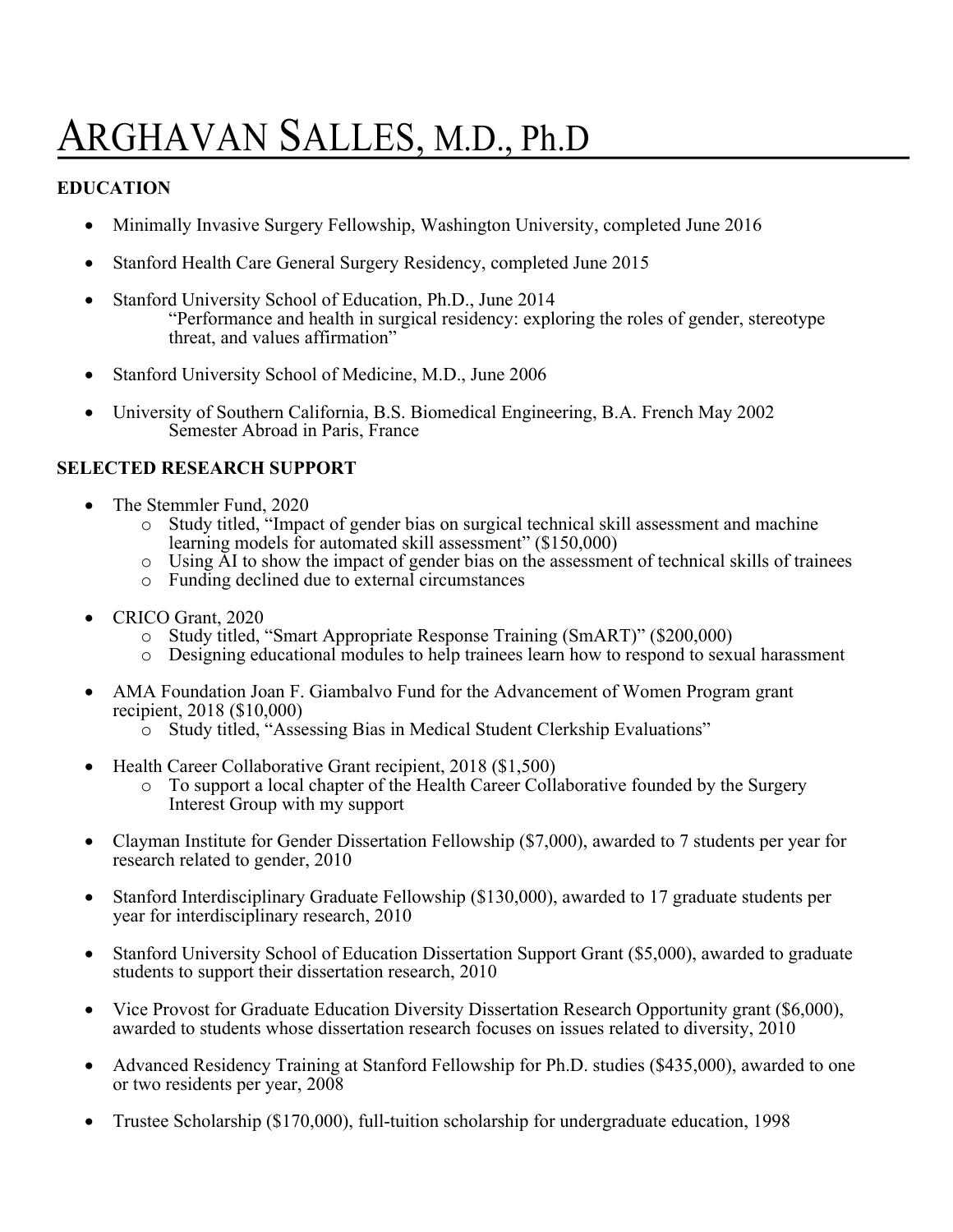## **SELECTED EDITORIAL RESPONSIBILITIES**

#### • **Reviewer for the following journals:**

2019-present *JAMA Network Open* 2016-present *Annals of Surgery* 2016-present *American Journal of Surgery* 2015-present *Journal of Graduate Medical Education* 2016-present *Proceedings of the National Academy of Sciences* 2018-present *Journal of Surgical Research* 2019-present *Journal of Surgical Education*

#### **OTHER RELEVANT EXPERIENCE**

#### • **Consulting Work**

- o GoldaTech: company borne out of the Garment District, works to make PPE during the COVID pandemic
- o Intuitive Surgical
- o Intuitive Foundation
- o Bill & Melinda Gates Foundation
- o Medscape

#### • **Founder, #ShareTheMicNowMed**

- o Founded this to amplify the voices of Black women physicians, help grow their platforms, and increase their influence on social media
- o Paired Black women physicians with non-Black women physicians with large social media accounts; Black women then took over these accounts to share their thoughts and experiences with a broad and new audience
- o Oversaw graphic design and dissemination of the campaign
- o Spin-offs include a group of men similarly amplifying Black men

#### • **Advisor, Women in Medicine Symposium**

- o Women in Medicine is a national organization dedicated to supporting women in healthcare
- o Activities include an annual conference, webinars, media interviews, and other advocacy efforts
- o Women in Medicine aims to support trainees and independent practitioners to achieve their goals

#### • **Former Founder, TIME'S UP Healthcare**

- o An official affiliate of TIME'S UP Now
- o This initiative fights against gender inequity and harassment in healthcare
- o Involved with media and research efforts of the organization
- **Former Advisor, 500 Women in Medicine**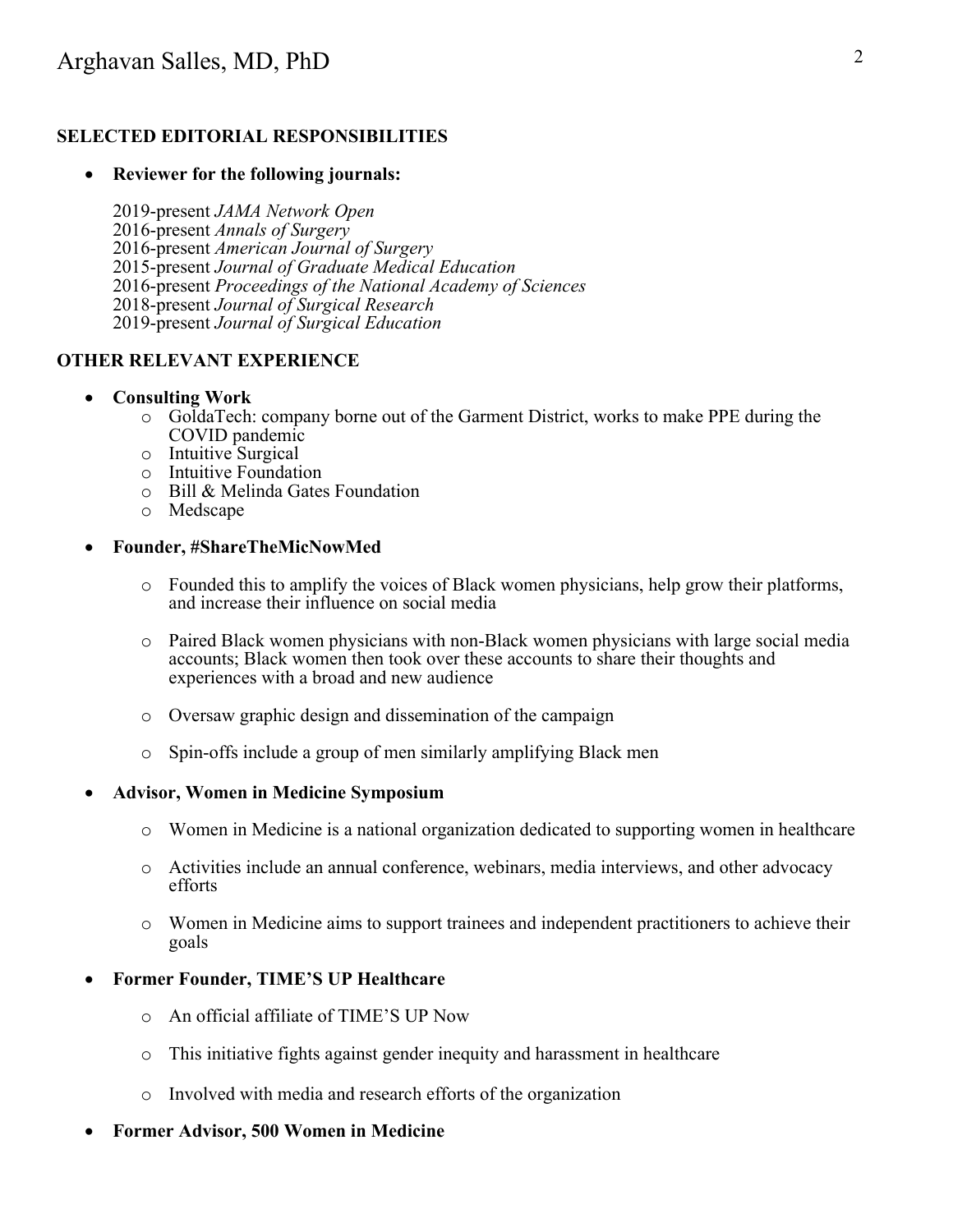- o 500 Women in Medicine is associated with 500 Women Scientists
- o This initiative helps journalists and conference organizers identify women experts
- o The overarching goal is to increase the visibility of women in medicine
- o Recipient of the Liberman Graduate Center Trailblazer Award
- o Finalist for the LaunchCode Moonshot Award
- **Board Member, Academic Women's Network**
	- o One of 8 members advocating for women faculty within the Washington University School of Medicine
	- o Organize programming for women faculty

#### **CERTIFICATION AND LICENSURE**

- Certified, American Board of Surgery (2016)
- Certified, American Board of Obesity Medicine (2019)
- Active California medical license
- Fellow of the American College of Surgeons
- Fellow of the American Society for Metabolic and Bariatric Surgery

#### **SELECTED AWARDS AND HONORS**

- John A. Benson, Jr. MD Professionalism Article Prize for "Estimating Implicit and Explicit Gender Bias Among Healthcare Professionals and Surgeons," Awarded by the American Board of Internal Medicine Foundation 2020
- Exceptional Mentor Award, American Medical Women's Association, 2019
- Honorable mention, #IStandWithHer Award from the Women in Medicine Summit for serving as a role model for women in medicine, 2019
- Paper chosen as a Landmark Paper in Surgery, 2019, by the Association of Women Surgeons (for Gerull, K.M.\* , Wahba, B.M.\* Representation of women in speaking roles at surgical conferences. American Journal of Surgery, in press.)
- Paper chosen as one of top four surgical education papers of the year, 2016, by Journal of Graduate Medical Education (for **Salles, A**., Mueller, C.L., & Cohen, G.L. (2016). A values affirmation intervention for improvement of female surgical residents' surgical performance. *Journal of Graduate Medical Education*, 8(3): 378-383.)
- Gregory Feldman Award for Excellence in Teaching, Mentorship, and Service, 2015
	- o Awarded annually to one resident, by the residency program for teaching, mentorship, and service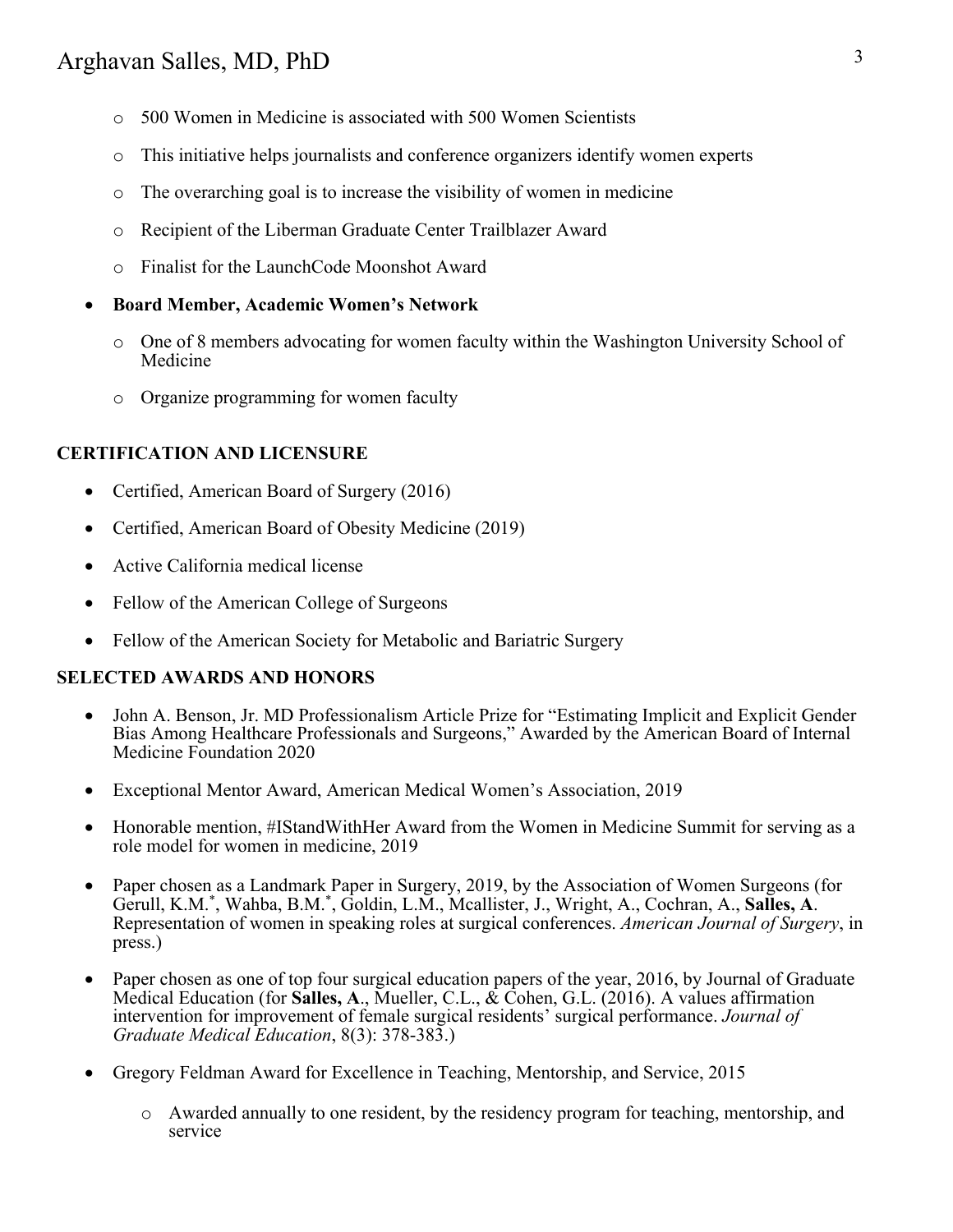# Arghavan Salles, MD, PhD 4

• Abstract chosen as one of top ten abstracts presented at Surgical Education Week, 2013

#### **RECENT INVITED LECTURES**

- **National/International**
	- 1. From Bystander to Upstander: Standing up to Microaggressions (virtual). Mt. Sinai School of Medicine. 2021.
	- 2. Panelist (virtual). Physician Fertility: A Call to Action. American Medical Women's Association Infertility Summit. 2021.
	- 3. Improving Healthcare Delivery by Diversifying the Workforce (virtual). Visiting Professor, Surgical Education and Resident Research Day, University of Iowa. 2021.
	- 4. Panelist (virtual). COVID-19: The Perfect Inequity Storm. Millennium Management LLC. 2021.
	- 5. While Building Your Career, Don't Forget to Build Your Family (virtual). UCSF International Women's Day celebration. 2021.
	- 6. Panelist (virtual). The Pandemic at One Year: A Race Between Vaccines and Variants. 2021.
	- 7. Stereotypes and Judgements: Fundamentals. Keynote speaker, Society of Thoracic Radiology (virtual). 2021.
	- 8. State of Womxn in Medicine. Institute of Medical Humanities, University of Texas Medical Branch (virtual). 2021.
	- 9. Guest speaker (virtual). Feminist Inquiries. Consortium for Graduate Studies in Gender, Culture, Women, Sexuality, Massachusetts Institute of Technology. 2021.
	- 10. Co-Moderator (virtual). Re-Visioning Your Practice. American Society for Metabolic and Bariatric Surgery. 2021.
	- 11. Gender Inequities in Medicine, Keynote for Society of Women in Urology (virtual). 2021.
	- 12. COVID's Impact on Well-being for Women. Society of Women in Urology (virtual). 2021.

#### **SELECTED RECENT PUBLICATIONS**

\*indicates mentee author

- 1. Gerull, K.M.,\* Salles, A., Porter, S.E., & Braman, J.P. (2021). Strategies for recruiting and retaining women and minorities in orthopaedics: AOA Critical Issues Symposium. *Journal of Bone and Joint Surgery*, in press.
- 2. Gerull, K.M.,\* Parameswaran, P., Jeffe, D.B., Salles, A. Cipriano, C.A. (2021). Does medical students' sense of belonging affect their interest in orthopeadic surgery careers? A qualitative investigation. *Clinical Orthopaedics and Related Research*, in press.
- 3. Torres, M.B.\* and **Salles, A**. (2021). Microaggressions, Intersectionality, and Criminality. *JAMA Surgery*, in press.